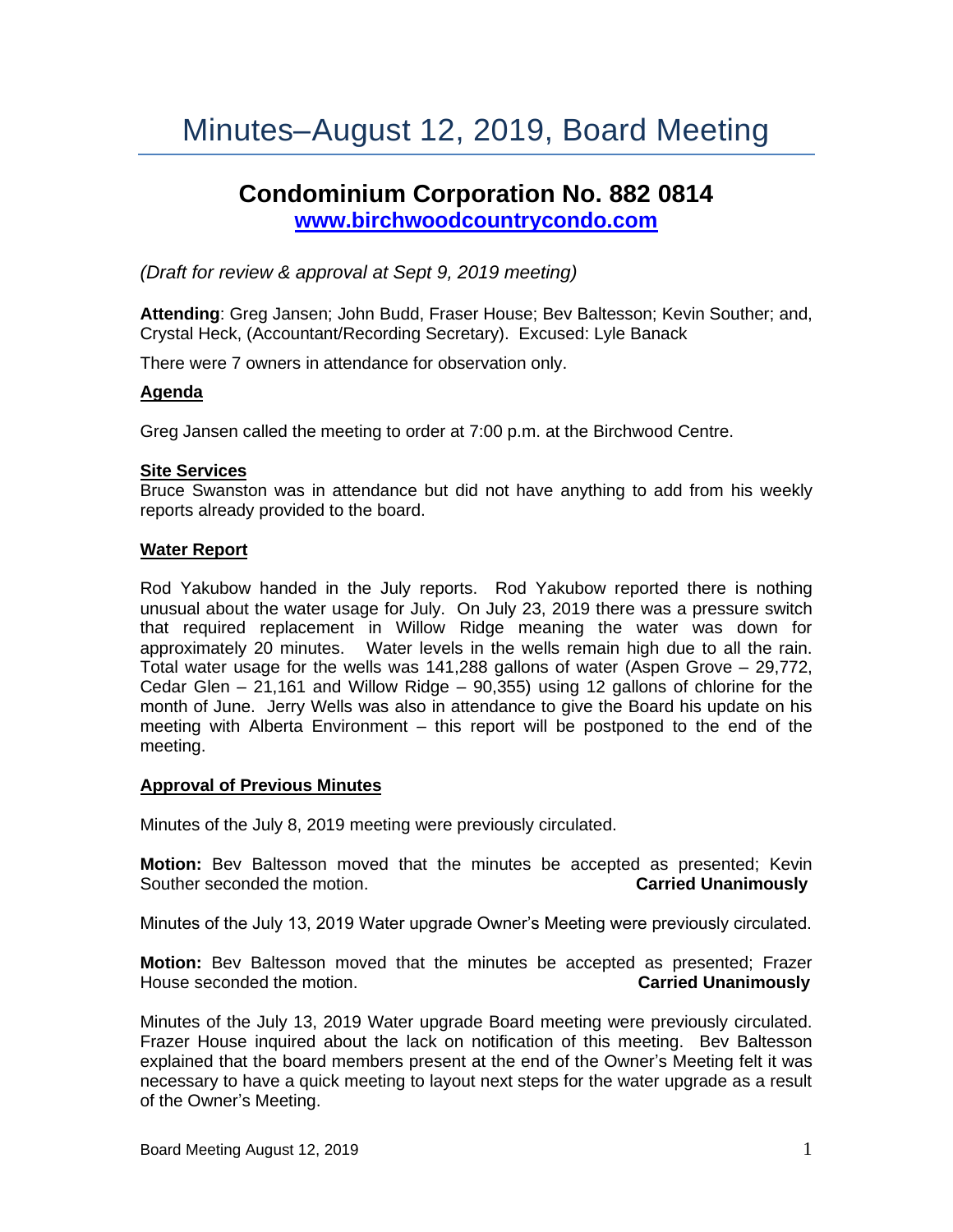**Motion:** Bev Baltesson moved that the minutes be accepted as presented; Kevin Souther seconded the motion. **Carried Unanimously**

Minutes of July 23, 2019 with Pat Fisher from Minnow Engineering were previously circulated.

**Motion:** John Budd moved that the minutes be accepted as presented; Kevin Souther seconded the motion. **Carried Unanimously**

#### **Financial Report**

Crystal Heck did not have any updated financial reports to hand in for the Boards review due to holidays. There is currently one lot in arrears that is currently with our lawyers for foreclosure. Bev Baltesson is currently accepting 2019/2020 condo fees from owners and we have 82 lots that prepaid saving the 5% and approximately 142 lots have made payments to date. Condo arrears from the 2018-2019 are minimal, however, an exact amount was not available.

#### **Site Services**

Frazer House reported that work done on the roads and ditches after the July  $7<sup>th</sup>$  storm has been completed. Kevin Southern worked with Bruce Swanston to get the ditches and roads repaired as quickly as possible as to limit further damages.

The diseased trees between lot 173 and the bridge have been removed within the quoted amount. All the wood from these trees was picked up by owners so disposal costs were not necessary.

Frazer House had been in contact with Brazeau County regarding the dust control. The County has been behind in the applications in the area due to the weather. The Corporation has supplied a deposit of \$2000.00 to the County and the County feels that they will be able to provide the service near the end of August. The County has reassured the Board that, despite the late date of application, the product will work for next year as well as this fall.

Frazer House explained why the dumpster has been temporarily replaced due to some necessary welding repairs. The doors are smaller on this dumpster and the regular dumpster will be returned once repairs are completed.

Frazer House wanted to let the Board know that the security gate lost power during the night last week and one of the owners took the time to take the gate arms off so that he could get to work. The gate electronics were reset, and the arms put back up.

#### **Secretarial**

Nothing to report.

#### **Brazeau County Liaison**

Nothing to report this meeting.

## **Old Business**

#### **Action items as per list**

- Electrical boxes – Frazer House checked with Jerry Wells to determine if any of the wooden boxes need immediate replacement. Jerry advised that there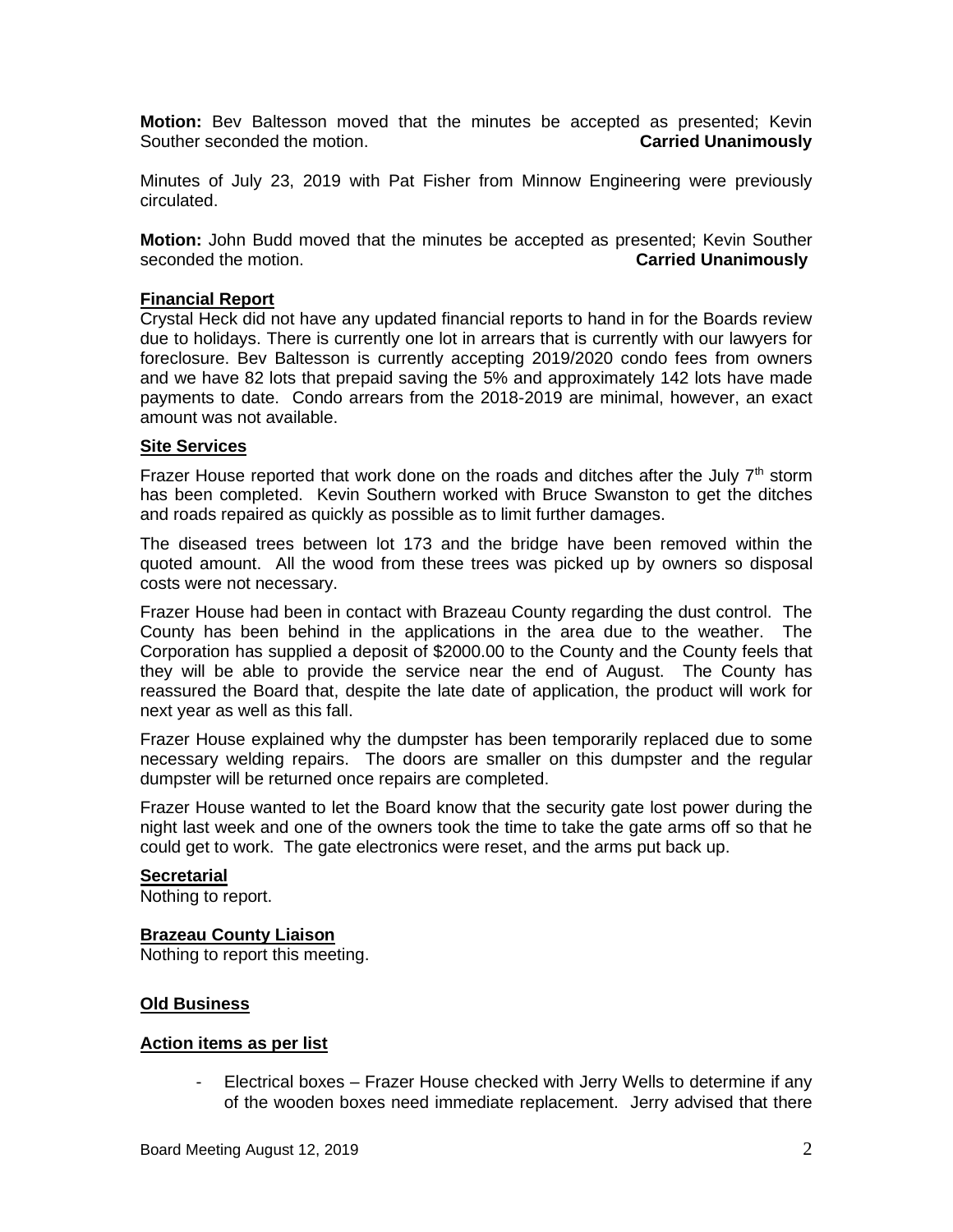are no boxes that need to be replaced due to safety or operational concerns. This project has been placed on hold till Spring 2020.

- Contract Review Committee Still in progress
- CC Valve & Water Hydrant location Bev Baltesson asked if Kevin Souther could provide help to Rod Yakubow. Pictures would need to be taken to help with visual locating of CC Valves in the community. There are still some lots in Poplar Point to photograph as well as all of Cedar Glen, Aspen View & Aspen Hill. Kevin Souther will touch base with Rod Yakubow and work to get this project completed this summer.
- Snowblower liner rebuild Still in progress
- Dust control tentatively scheduled for end of August by Brazeau County.
- Frozen water line this has been a problem for the last 2 years it was decided to have Rod Yakubow flush water over the winter to keep the lines clear of ice. The Corporation has access to a couple of contractors that have the necessary equipment to thaw this line, if it freezes again. The Board will also be asking the owners to advise the Corporation when they plan on returning to the property so that we can limit any further inconvenience to them.
- Yard clean up notices are ongoing. Several letters have been sent out this year. It's been noticed that letters do generate action by owners, however, some lots go right back in disarray. Bev Baltesson feels that the notices are making a difference in the community and the letters are making a beneficial. Frazer House and Kevin Souther will continue to monitor the complex and issue notices, as required.
- Removal of trees by Lot 173 was completed in July 2019.
- Electrical service installation at the Xplornet tower was completed August 2019.
- Electrical breaker has been purchased from the US and should arrive in a couple of weeks.
- Xplornet Lawyer invoice payment was received July 31, 2019.
- Drainage by Lots 78-80 will be tabled till next meeting.
- Culverts requiring replacement Still in progress

## **New Business**

Discussion was held around allowing owners who are current in their condo fees to attend scheduled board meetings as observers only. The process of owner questions or concerns would remain in place and there would be no owner input at the Board meetings except if invited by a member of the Board. It was also noted that the Board does have owner sensitive issues that need to be discussed privately and therefore, will be discussed in private once attending owners leave the meeting. Owners are reminded that concerns or questions the Board should be sent in writing to, email address [mail@birchwoodcountrycondo.com,](mailto:mail@birchwoodcountrycondo.com) or mail to PO Box 134, Lindale, AB T0C 1W0 or drop in the mailbox at Birchwood Center. This process allows the Board to have a clear understanding of the owner's concern and respond accordingly. It also allows the owner to bring a concern to the Board without having to wait for a meeting. The Rules & Regulations will be updated at next review.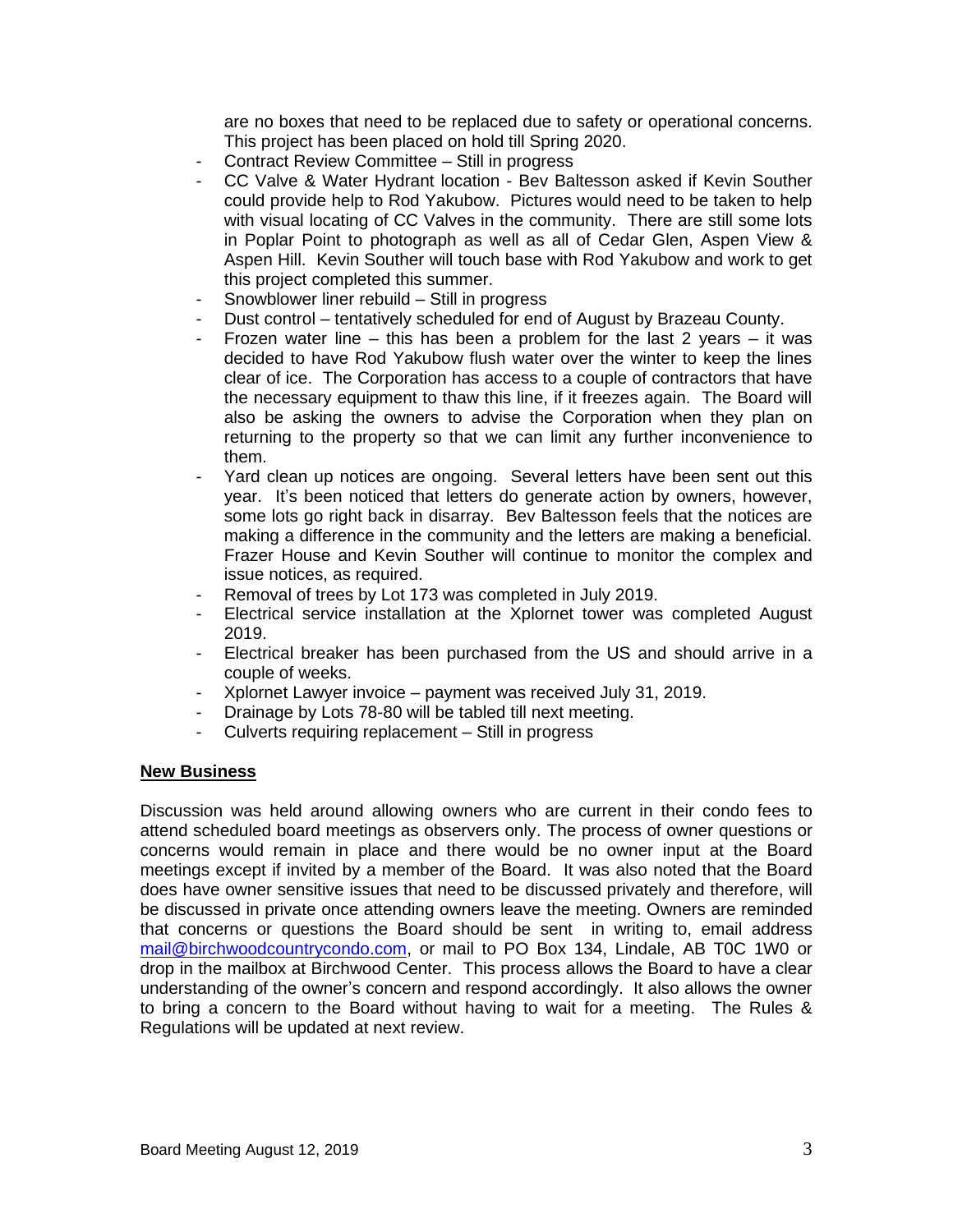**Motion:** John Budd moved that all scheduled current and future board meetings could be attended by lot owners for observation purposes only providing their condo fees are up to date. Kevin Souther seconded the motion.

## **Carried Unanimously**

Greg Jansen received email notification on July 15, 2019 from Sueanne Rehill Holt that she had resigned her position on the board. Frazer House suggested that this position be replaced with a lot owner that would have the skills to assist with the secretarial / office duties as well as back up for the treasurer board member. All owners nominated for the Board at the AGM are current board members so it was discussed that a letter could be sent to all owners advising them of several updates including the board vacancy, updates to the water upgrades, changes allowing owners to attend scheduled Board meetings, etc. Bev Baltesson will draft a letter to the owners for Board approval and mail out. It was also discussed that if no volunteers step forward to join the Board, office / secretarial work may need to be contracted out as there is currently no Board member able to manage or back up the secretary / treasurer work.

Frazer House asked for some clarification regarding what the Board required when owners are removing trees, clearing brush etc. from their property. He felt that some of these situations require utility line locating and ground disturbance. It was agreed that owners should submit a Development Application to the Board and advise the County of Brazeau of any ground, vegetation disturbance or building development they are planning. Failure to advise the Corporation & County and obtaining the appropriate permits from the County & Building Codes, determining & identifying property lines, etc are the responsibility of the owners. A reminder regarding Development Applications will be included in the letter to be sent to owners this summer.

Rod Yakubow, Water Services Contractor, received an email on August 2, 2019 from Hugh Mack, Drinking Water Operations Specialist with Alberta Environment, regarding the fluoride levels in our wells. In 2018, he had notified the Corporation that changes may be coming changing the acceptable fluoride levels in Alberta and treatment of these levels could be included in the necessary water upgrades. His recent email to the Board advises that the fluoride levels in Alberta have not been revised and that our wells are within the acceptable Alberta range. He advised the Corporation to allow floor space in any renovation or building of well houses in the event that the fluoride guidelines are changed in years to come.

Pat Fisher, engineering with Minnow Engineering emailed the Corporation on August 9, 2019 providing a high-level cost estimate on servicing the Birchwood Community from one well house located in Willow Ridge. The cost was similar to upgrading the existing three well houses. This option, however, carries more risk and there are too many unknowns. The Board will continue to explore different avenues for the necessary water upgrades. The Corporation is waiting for information back from Brazeau County on possible grants and loan options before making any decisions.

Frazer House had received a request to install 3 culverts and some additional culverts in the community need to be replaced. Culverts needing replacement or installation are in front of Lots 54, 30, 75, 17 and Lot 92. The culvert by Lot 44 has been repaired. He has asked numerous contractors for quotes on costs to repair or replace these culverts, however, has found that most contractors are unable to do the work as they are behind in current work due to weather conditions and don't have the time to take on new projects. He was provided a quote from Thorsen Trucking & Excavating that estimated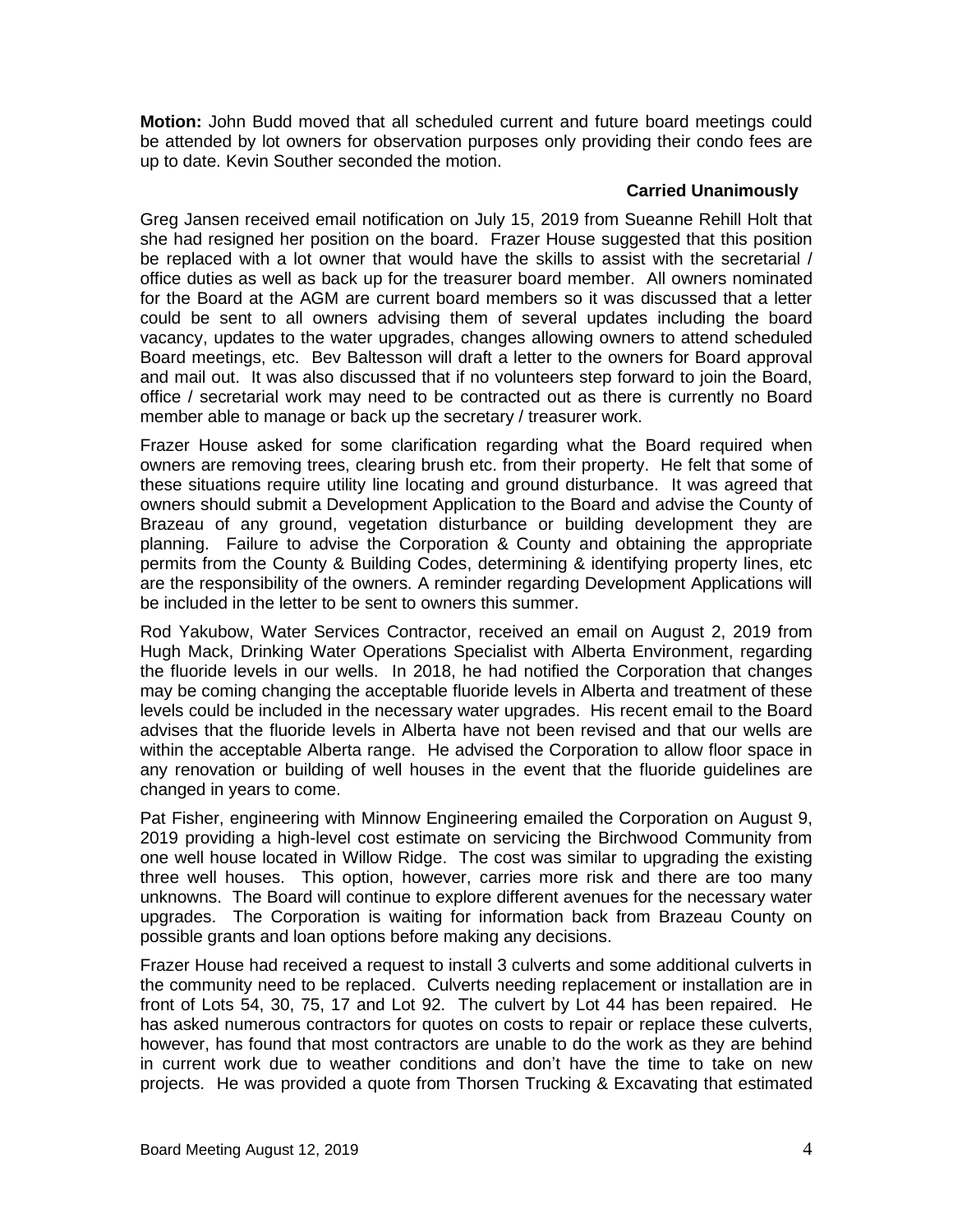the work would take approximately two days to complete. The estimate for the labor and materials was approximately \$6,500.00.

**Motion:** Frazer House moved to spend approximately \$6500.00 to install or replace the 5 culverts located in front of Lots 54, 30, 75, 17 and 92. John Budd seconded the motion.

## **Carried Unanimously**

Frazer House will order the culverts and will make arrangements with Bruce Swanston to order the utility line locates and hire a contractor to do the work.

Greg Jansen thanked the owners in attendance and dismissed them so that the Board could go into the closed portion of the meeting. Jerry Wells remained at the meeting as the Back-Up Water Services Contractor.

Frazer House gave a brief history on the frozen lines from spring 2019 and discussed the correspondence received from an owner. The Board discussed the steps taken in April 2019 to free the frozen line and plans going forward to alleviate future freezing of this line or, if necessary, freeing the line in a shorter time span. After the discussion, it was decided that Greg Jansen will draft a response to the owner for the Board's review. Frazer House will confirm, with Rod, that the water tubing purchased by the Corporation in spring of 2019 is stored in the Corporation's shed.

Jan Wells entered the meeting to advise that she had received an emergency call from an owner requesting assistance to shut off their CC valve as they had developed a leak in their home. As Rod Yakubow had previously left the meeting for a personal commitment, Jerry Wells was asked to assist the owner. Jerry Wells left the meeting to assist the owner.

Frazer House initiated a discussion regarding the security gate code and the fact that it has not been changed in a number of years. He wondered if there has been any thought in removing the gate and eliminating the added expense that goes along with it. Greg Jansen questioned if the gate could be removed without owner consent and he will investigate.

Jerry Wells returned to the meeting.

Bev Baltesson asked Jerry Wells about the previous investigations he had done at the security gate regarding changing the code and reprogramming existing remotes. He advised that a new code or codes could be programmed into the gate and individual remotes would not need to be reprogrammed. This matter will be tabled until further information is received.

Jerry Wells, Back-Up Water Services Contractor, provided the Board with an update about an informal meeting he had on July 31, 2019 with Hugh Mack from Alberta Environment. Jerry explained that Hugh was in the area and contact him just to see how water upgrades were progressing. At the meeting, they discussed the various options outlined by Minnow Engineering and steps taken by the Corporation in moving to complete the required updates. It was determined that a meeting should be set up with Pat Fisher from Minnow Engineering, Jerry Wells and available Board members as soon as possible to discuss possible water upgrade solutions further.

## **New owners**

Lot 40 - July  $9<sup>th</sup>$ , 2019 Welcome package mailed on July 25, 2019 and copy of the new title has been received.